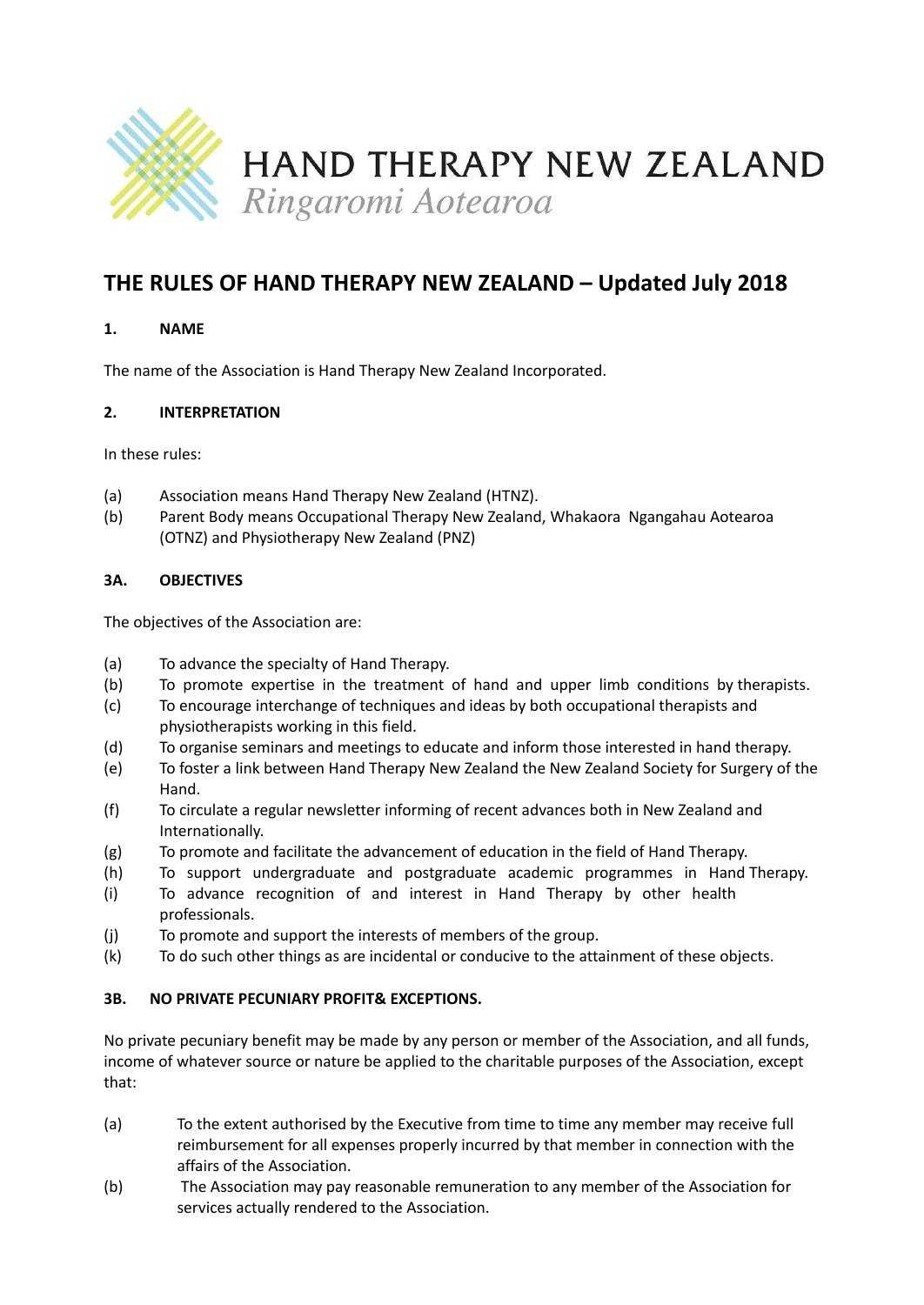- (c) Any member may be paid all usual professional or trade charges for services rendered, time expended and all acts done by that member or by any firm or entity of which that member is an employee, shareholder, director or associate, in connection with the affairs of the Association.
- (d) Any funds, money loaned to the Association by any member may attract and be paid to that member, interest at usual current commercial rates as determined by the Executive.

## **4. MEMBERSHIP**

### A. Classes of Membership

The Association's membership year shall run from 1st January to 31st December. These include:

### **(a) Associate of HTNZ**

Entry Requirements

- (i) Registered Physiotherapist or Occupational Therapist who is a current member of their parent body (supply copy of annual parent body membership certificate, and copy of registration certificate or annual practicing certificate as verification of professional registration).
- (ii) Payment of annual \$120 subscription fee. If a member registers with more than three months left in the subscription year they will pay the full subscription fee. If there is less than three months left in the subscription year they will pay a pro rata fee of \$60.

### Maintenance Criteria

(i) Accrue a minimum of 45 points in each 2 year period (refer to Schedule of Points)

### Points Structure

If an associate joins between January & September then the 2 years to accrue points are the calendar year they join and the following calendar year. If an associate joins between October and December then the 2 years to accrue points will be the following 2 calendar years.

If an associate is not able to accrue the points required they should submit a letter to the membership coordinator by November of their second year outlining reasons why and when they anticipate being able to complete the points. The executive will assess eligibility for extensions on a case by case basis.

- (ii) Payment of an annual subscription fee.
- (iii) A lapse of associate membership can be re-established by the accumulation of 20 points within a one year period and a penalty payment.

# **(b) Registered Member of HTNZ**

Entry Requirements As for an Associate plus:

Pathway 1:

(i) Evidence of 1,800 work hours in the treatment of a variety of hand and upper limb conditions accumulated within the last 3 year period. Conditions involving the forearm and hand should comprise 70% of the case log (ii) Completed a HTNZ Inc. approved Hand Therapy Training Programme within the last five years. The currently approved training program is Hand and Upper Limb module (HAUL),

run through the Auckland University of Technology (AUT).

(iii) Completion of a HTNZ approved static and dynamic splinting course.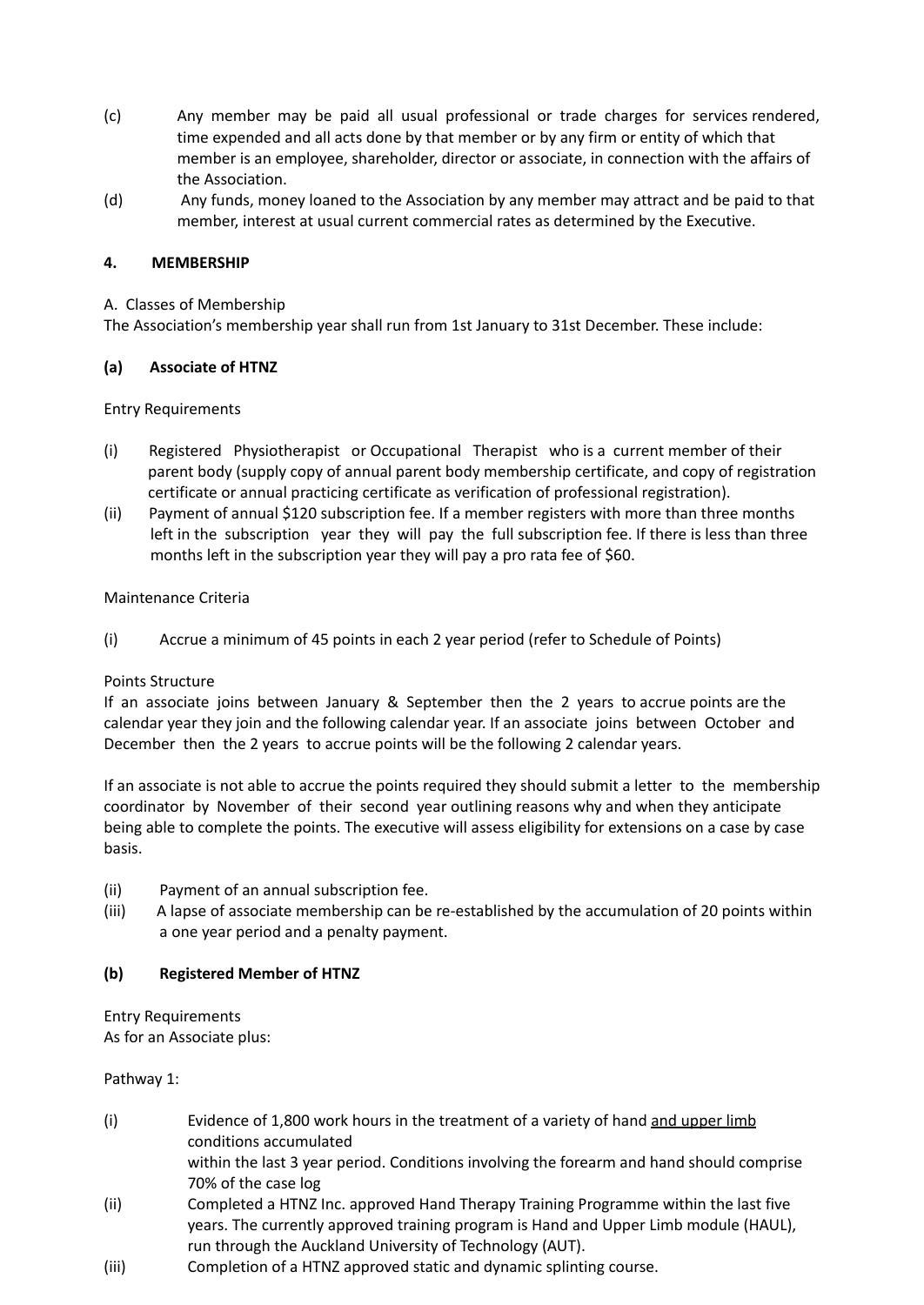- (iv) A letter of recommendation from a New Zealand Registered Hand Therapist or Hand Surgeon.
- (v) Documentation/evidence of regular formal supervision.
- (vi) Evidence of peer reviews (2x) by an independent New Zealand Registered Hand Therapist who does not work in the same work organisation as you or your supervisor.
- (vii) A written case presentation (as per guidelines).

Or

# **Pathway 2:**

- (i) Current membership of an overseas Hand Therapy Association with equivalent entry criteria or Certified Hand Therapist Qualification (CHT) from Hand Therapy Certification Commission (HTCC).
- (ii) Supporting evidence and CV.
- (iii) A letter of recommendation from a New Zealand Registered Hand Therapist or Hand Surgeon. Overseas applicants will need to be registered as an Associate member for a minimum of six months before applying for full registration. This will enable a letter of recommendation to be written by a New Zealand Registered Hand Therapist following a period of clinical supervision.

# Or

# **Pathway 3:**

- (i) Evidence of 1,800 work hours in the treatment of a variety of hand and upper limb conditions accumulated within the last 3 year period. Conditions involving the forearm and hand should comprise 70% of the case log.
- (ii) Completed the Hand and Upper Limb (HAUL) module at Auckland University of Technology (AUT) and an additional paper (post graduate level), both within the last five years. This additional paper must be relevant to hand therapy practice.
- (iii) Completion of a HTNZ approved static and dynamic splinting course.
- (iv) A letter of recommendation from a New Zealand Registered Hand Therapist or Hand Surgeon
- (v) Documentation/evidence of regular formal supervision.
- (vi) Evidence of peer reviews (2x) by an independent New Zealand Registered Hand Therapist who does not work in the same work organization as you or your supervisor.

# **Maintenance Criteria**

i) Must accrue 80 points in every 2 year period (log book to be submitted). Points Structure

> If a registered membership is conferred between January and September then the 2 years to accrue points are that calendar year and the following calendar year. If registered membership is conferred between October and December then the 2 years to accrue points will be the following 2 calendar years.

Use of points accrued via the AUT HAUL Module

Points obtained from each module and the exam of the training program can be used either:

- towards maintenance points for associate membership in that current 2 year period OR
- providing the associate has enough other points to cover their associate membership, can be accumulated and reassigned towards maintenance points for the first two year period of registered membership.

N.B. Points from the training program must be used in their entirety for one of these 2 options (i.e. they cannot be split to be used for both options).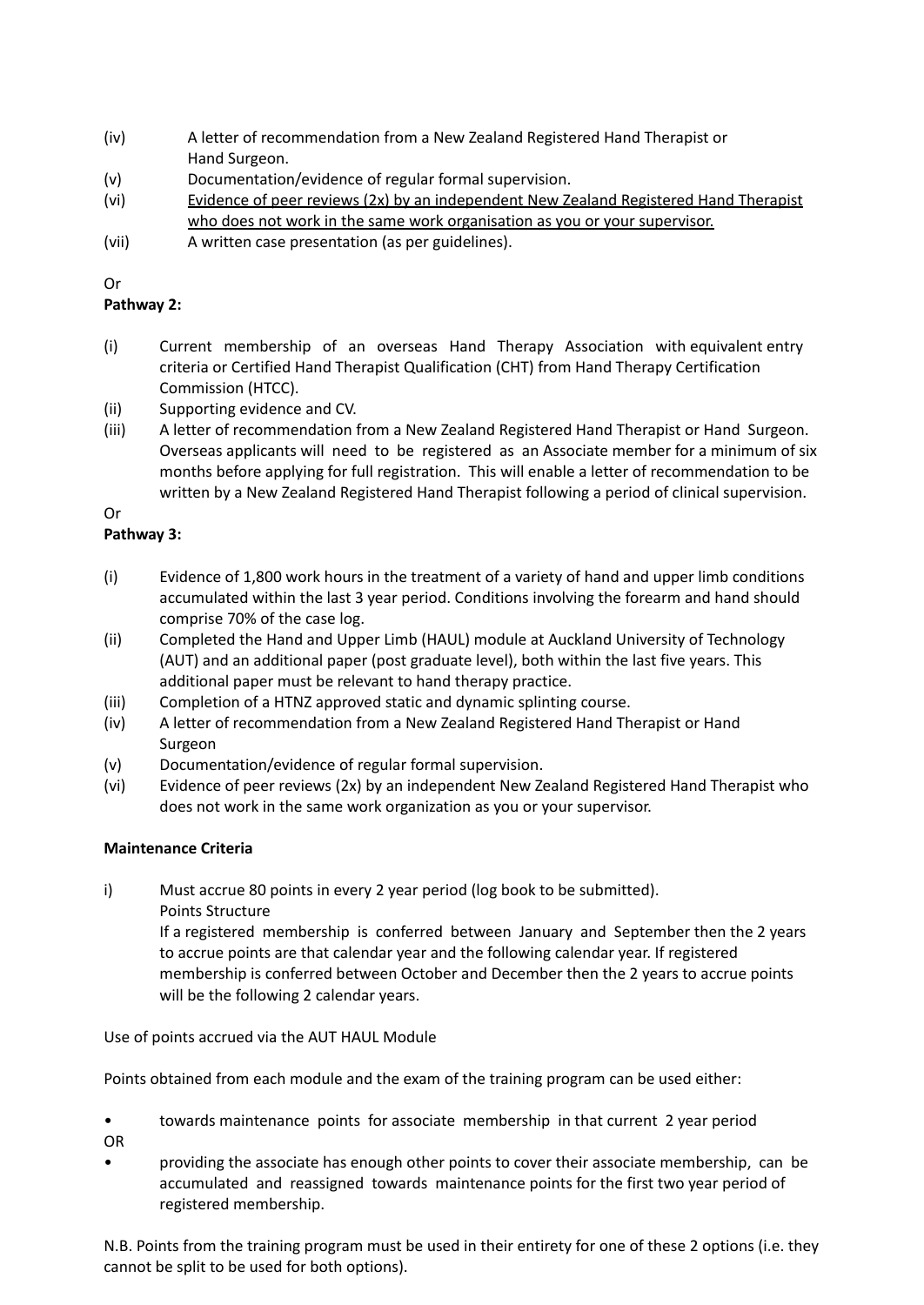If a registered member is not able to accrue the points required they should submit a letter to the membership coordinator by November of their second year outlining reasons why and when they anticipate being able to complete the points. The executive will assess eligibility for extensions on a case by case basis

- (ii) Payment of an annual subscription fee.
- (iii) A lapse of Registered membership can be re-established by the accumulation of 45 points within a one year period and a penalty payment.

# **(c) CPD extension**

If you do not intend to practice as a Hand Therapist in New Zealand at any time during a practicing year (1 January - 31 December) you may apply to the Executive committee for consideration of a 12-month extension to your log book.

# **(d) Life Membership Criteria**

Outstanding contribution during a minimum period of 10 years of continuous membership. To be awarded by a consensus vote at an Annual General Meeting.

# **(e) Honorary Membership Criteria**

Outstanding contribution to the association by a member or non-member. To be awarded by a consensus vote at an Annual General Meeting.

# **(f) Rights of Members**

Registered members and Associate members:

- may vote at general meetings
- shall enjoy all rights and privileges of membership
- shall be entitled to attend meetings and functions of the Association
- shall receive a copy of the Association's publications
- must declare if they have a conflict of interest and can be excluded and/or unable to vote on the relevant discussions at the discretion of the Executive.

# **(G) Termination of Membership**

Membership of the Association shall be terminated

- (a) Upon the member's resignation.
- (b) If the member ceases to be a member of the appropriate parent body.
- (c) If the member remains un-financial by 31 March.
- (d) Members may be readmitted to the association on payment of the annual subscription and providing they meet the criteria already set out in Clause 4A(a) Registered Maintenance Criteria and 4A(b) Associate Maintenance Criteria.

# **5. OFFICERS AND ADMINISTRATION**

Structure Administration of this Group shall be in compliance with the following:

- The Executive shall be the governing body of the Association and shall be responsible for the day to day running of the Association.
- In the absence of an Association policy, the Executive have the authority to act, but must bring it to the attention of the members at the next annual or special general meeting and seek ratification of the policy from the meeting.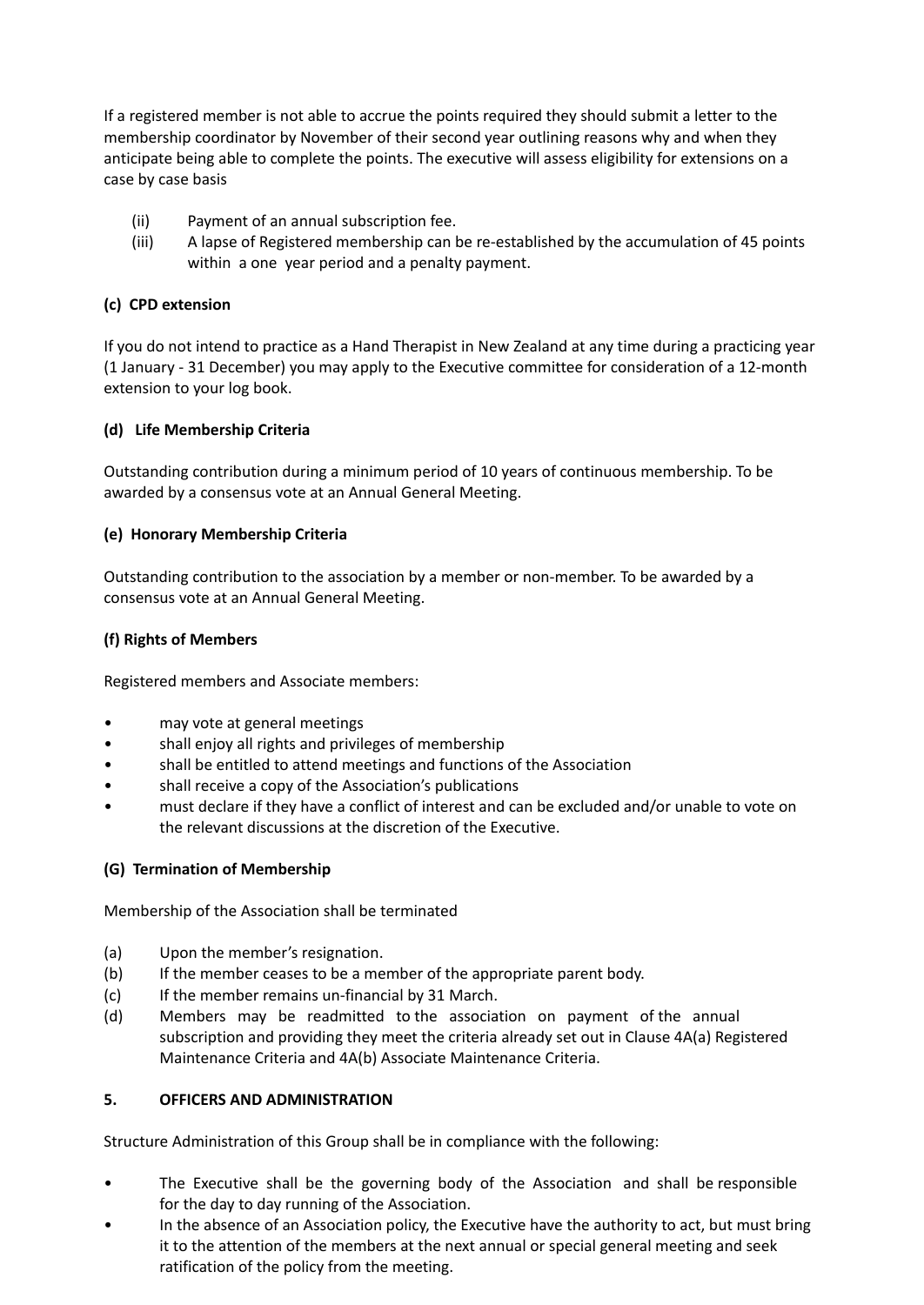### **A. Composition**

The Executive shall consist of the following Officers:

(i) President Secretary Treasurer

(ii) There shall additionally be any number of members able to be co-opted up to a maximum of six.

### **B. Executive Meetings**

# (i) Regular

Regular meetings shall be called by the Secretary as directed by the President. These may be teleconferences.

# (ii) Special

Special meetings shall be called by the Secretary if directed by the President or by two executive members.

# (iii) Notice

The Secretary shall ensure that each member of the Executive is given adequate notice of meetings of the Executive.

## (iv) Quorum The quorum shall be a majority of the current members of the Executive.

# (v) Chair

The President or in his/her absence the Secretary will chair meeting, or if in office, the President Elect.

# (vi) Voting

Voting shall be on a basis of 1 vote per Executive Member present and voting at the meeting. The Chairperson shall in the event of equality of voting, exercise their casting vote in addition to their deliberative vote.

# (vii) Minutes

The Secretary shall circulate minutes of each meeting promptly to members of the Executive.

### **C. Expenses**

The Association shall meet the reasonable travelling and other expenses of members of the Executive committee and sub committees.

# **D. Election of Term of Office**

- (i) All Officers and Committee Members shall be elected at the Annual General Meeting of the Association.
- (ii) Officers and Committee Members shall be eligible for re-election. (iii) In event of casual vacancy, the Executive may co-opt a member.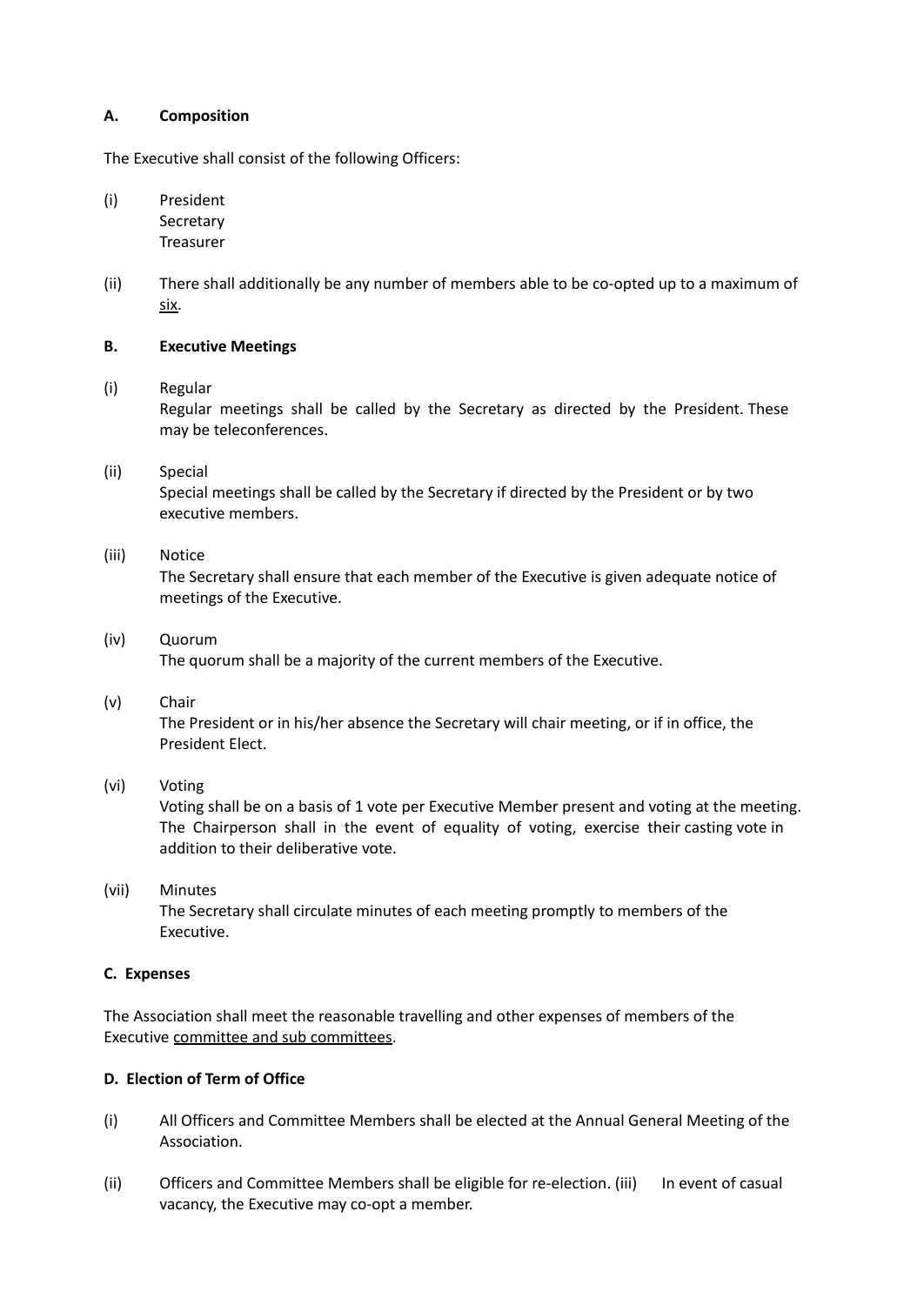# **E. Duties of the Officers**

# **President**

- (i) Shall be a Registered Hand Therapist.
- (ii) Shall preside and be responsible for conducting executive and Annual General meetings including:
	- 1. Announcement of commencement and adjournment of meeting
	- 2. Ensuring a quorum is met
	- 3. The agenda sequence is followed and completed.
	- 4. All motions arising from the course of the meeting are put to vote, and to announce to the assembly the result of each vote.
	- 5. Shall have both a deliberative and a casting vote.
- (iii) Shall authenticate by signature when necessary, all acts, orders and proceedings of HTNZ.
- (iv) Shall arrange an agenda for the Annual General Meeting in conjunction with the Secretary.
- (v) Shall be aware of the Association Rules and submit proposed changes at the Annual General Meeting.
- (vi) Shall liaise with the New Zealand Association of Hand Surgeons.
- (vii) Shall liaise with kindred international organisations and individuals.
- (viii) Shall sign all copies of membership certification for HTNZ if unavailable then responsibility to be forwarded onto secretary.
- (viiii) Is an administrator is employed by Hand Therapy New Zealand, the Secretary will ensure the above is completed but may not be required to carry out all the duties themselves.
- (x) In conjunction with treasurer shall be responsible for the signing and approval of all debits to the HTNZ bank account.

# **Secretary**

- (i) In the absence of the president shall be responsible for duties until the next election. (ii) Shall conduct the general correspondence of the association.
- (iii) Shall keep a record of all minutes and make these available to members.
- (iv) Shall be the official medium of communication between the committee and members.
- (v) Shall send out to the executive members an agenda prior to each meeting.
- (vi) Shall maintain a record of the Association's Rules, standards of practice, minutes of meeting, correspondence and other administrative documents including all recorded amendments to said documents.
- (vii) Shall submit the annual report of activities of HTNZ to the Annual General Meeting of the Occupational Therapy New Zealand, Whakaora Ngangahau Aotearoa (OTNZ) and Physiotherapy New Zealand (PNZ).
- (viii) Shall be responsible for sending to the Registrar of Incorporated Societies any changes to the Association's Rules.

# **Treasurer**

- (i) Shall be responsible for the maintenance and monitoring of the HTNZ bank account. (ii) Shall keep a ledger of all monies received and disbursed.
- (iii) In conjunction with president shall be responsible for the signing and approval of all debits to the HTNZ bank account.
- (iv) Shall notify Members not less than one month prior that annual subscription fees are due.
- (v) Shall make a full Financial Report annually and to make such interim reports as the Executive may direct.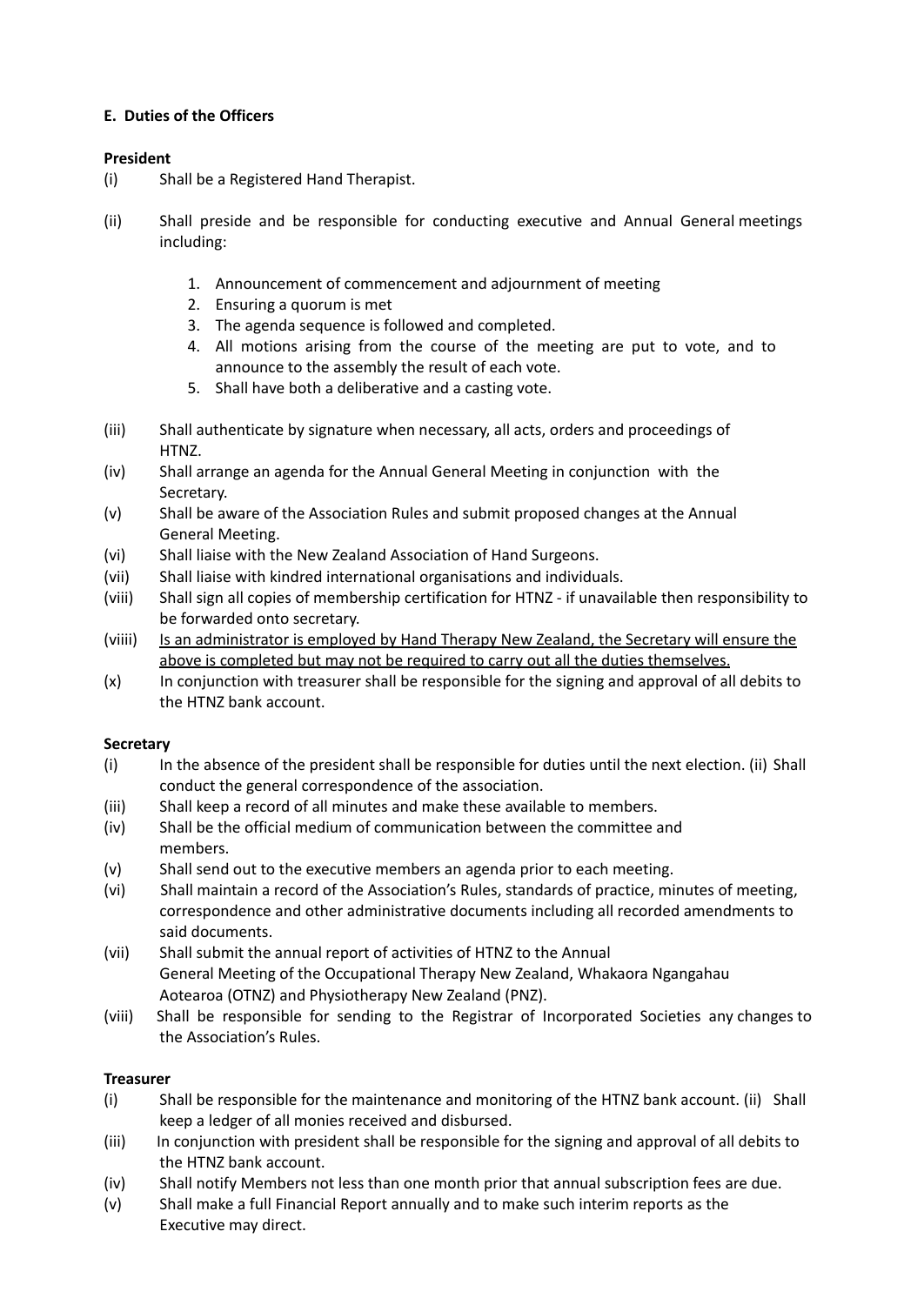## **6. GENERAL MEETINGS**

## **A. Annual General Meeting**

## (i) Timing

The Association shall hold its Annual General Meeting within 6 months of the end of the financial year at a time and place to be fixed by the Executive.

- ii) The business of the Annual General Meeting shall be:
	- Presentation of annual report and financial statements.
	- Voting and announcement of officers.
	- Discussion and voting on Rule changes
	- Other business.

# **B. Special General Meeting**

A Special General Meeting shall be called as soon as practicable upon requisition in writing to the Secretary by the President or any ten members.

## **C. Notices of Motion**

- (i) The Executive or any two members may submit a notice of motion.
- (ii) A notice of motion seeking to change the Association's rules or regulations or upon policy shall be submitted to the Secretary at least 60 days and any other notice at least thirty days before the meeting.

## **D. Notice of General Meeting**

The Members must be sent notice by email, unless the member specifically requests post, of any Annual or Special General Meeting at least 14 days prior to the Meeting. The notice shall state the time and place of and the business to be discussed including notices of motion. No important topic not so informed shall be dealt with at that specific meeting.

# **E. Effect of Lack of Notice of General Meeting**

If no notice or insufficient notice is given of a General Meeting or if any business accepted by the meeting as "emergency" business which is not mentioned in the notice is transacted at the General Meeting, the Secretary shall forward to the members any resolution taken under "emergency" business within fourteen days. The resulting resolutions shall be ineffective until 30 days after the meeting. If within that period, 20 members not present at the meeting sign and send to the secretary an objection to such resolution or resolutions passed at the meeting, a postal ballot shall be held and the resolutions objected to shall remain ineffective unless or until carried as a result of the ballot.

# **F. Quorum**

- (i) For all Association Meetings at which business is transacted the quorum shall be 3 or 10% membership present or represented by proxy whichever is the greater.
- (ii) A General Meeting shall lapse as to business for which a quorum is not present within 30 minutes of the time the meeting was notified to start.

# **G. Chairperson**

At all meetings the President or in his/her absence the Secretary shall take the chair. If within 15 minutes of the time the Meeting was notified to begin neither are present the meeting shall elect a chairperson from members present.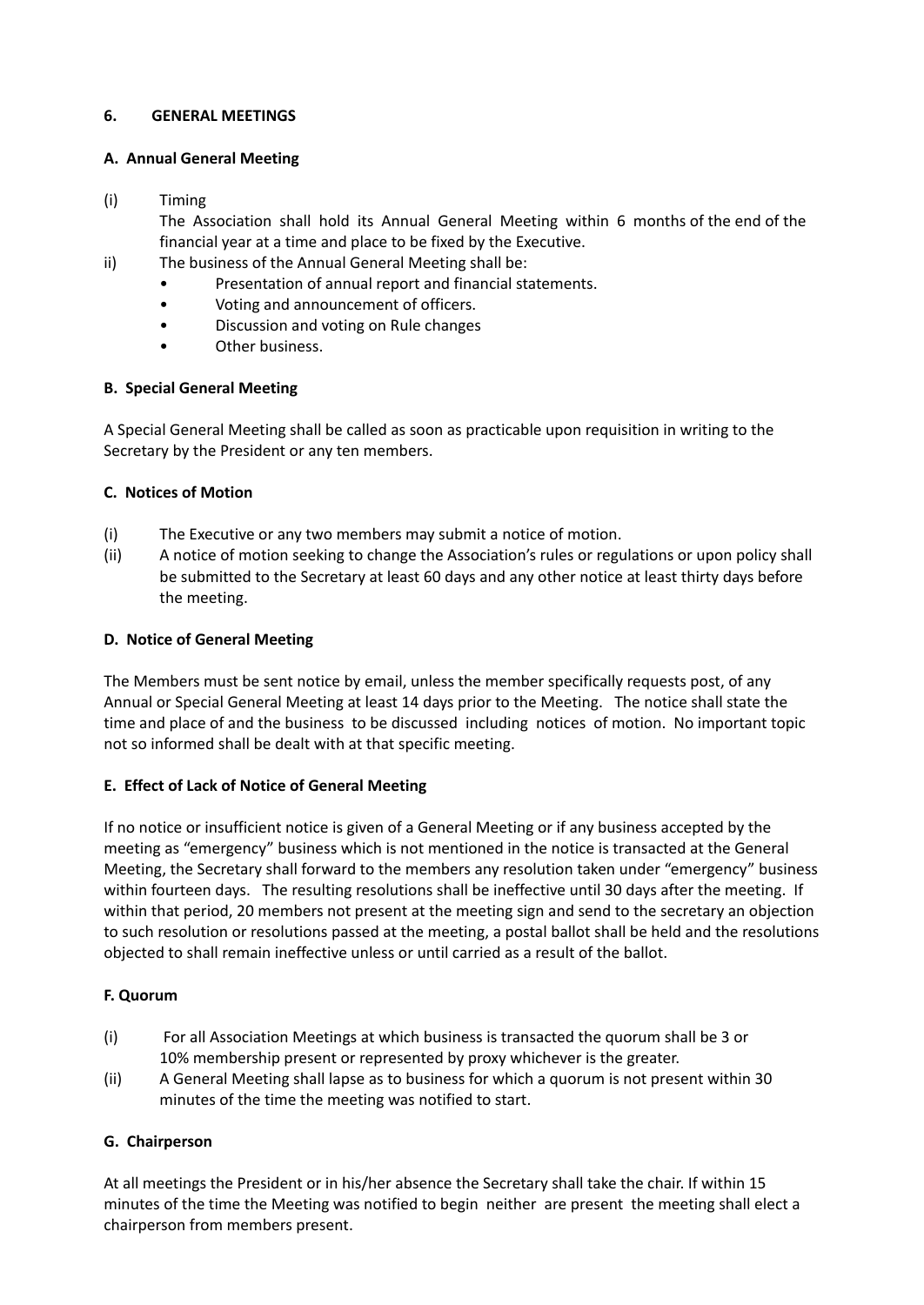# **H. Voting**

- (i) Voting by Members
	- All members may vote on all matters unless they have a conflict of interest, in which case they can be excluded at the discretion of the Executive.
	- Voting shall be by a show of hands unless the chairperson or at least three members require a secret ballot.

### (ii) Casting Vote

The chairperson shall have an original as well as a casting vote.

## (iii) Secret Ballot

Two scrutineers shall be appointed by the meeting to count the votes and the chairperson's declaration of the result shall be conclusive.

### **I. Proxies**

Members may vote by proxy at a General Meeting. Notice of a proxy vote can either be emailed or in writing, and in the hands of the Secretary six days prior to the General Meeting. In unexpected circumstances the proxy vote needs to be in the hands of the secretary prior to the commencement of meeting.

## **7. FINANCES**

### **A. Financial year**

The Association's financial year shall run from 1st April to 31st March.

### **B. Financial Statements**

A copy of the financial statement s will be included with the annual report sent to all members with the notice of the Annual General Meeting. If the financial statements are unaudited when sent the auditor's report shall be presented at the Annual General Meeting.

### **C. Auditor**

The Executive shall appoint an auditor who shall audit the Association's books of account and report as to the correctness of the financial statements presented at the following Annual General Meeting.

### **D. Annual Subscriptions**

- (i) The Executive shall in each financial year fix the annual subscription for members for the following year.
- (ii) The annual subscription shall be due and payable by  $31$  December of that year.
- (iii) Arrears Any member whose subscription is in arrears beyond 31 December of the financial year shall lose all rights and privileges of membership.

### (iv) Reinstatement

A member whose subscription is in arrears beyond 31 December may redeem his or her rights of membership by an accumulation of 45 points within a one year period and a penalty payment, unless they have arranged an extension with the Executive.

(v) Resignation

A member shall be liable for the full annual subscription unless he or she resigns before 31st March of the financial year.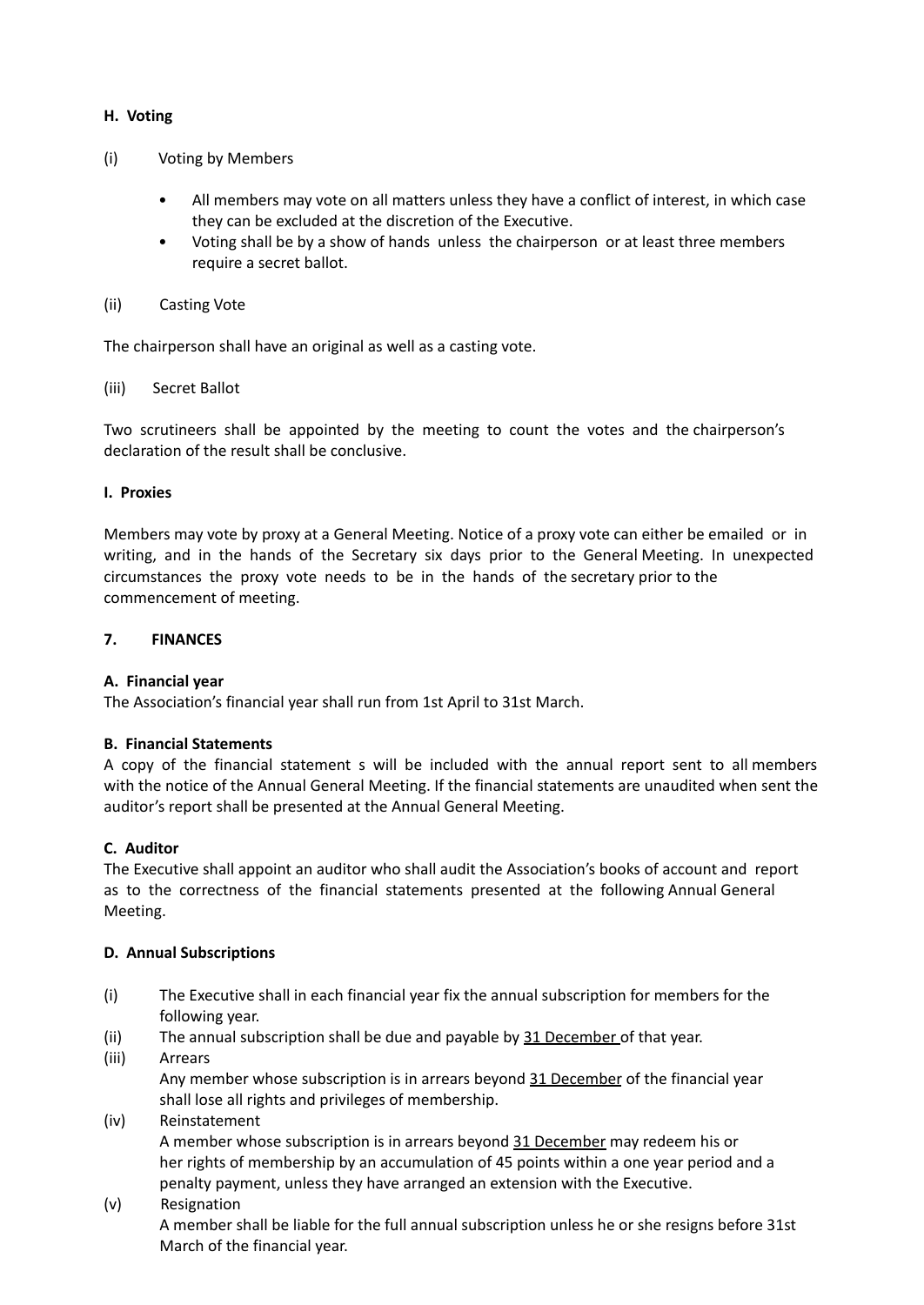## **E. Levies**

The executive may impose an additional levy upon members to meet the costs of running the Association for some special purpose as directed by an Annual General Meeting or Special General Meeting of the group.

## **F. Association's Funds and Bank Accounts**

- (i) The Executive shall control the Association's funds and shall authorise the opening of such bank accounts as it thinks necessary
- (ii) All the Association's funds shall be paid into its bank accounts.
- (iii) The Executive shall authorise signatories to operate the Association's bank accounts.
	- All out going cheques shall be operated by a combination of two bank signatories.
	- The bank signatories shall be either 2 of the following: President, Secretary, Treasurer or Administrator.

## **G. Investments**

The Executive may invest any part of the Association's funds in authorised trustee securities upon such terms, as it thinks appropriate.

### **H. Power to Borrow Money**

The Association shall have power to borrow money and to give security over its property for such purposes and in such terms and conditions as to repayment as shall be approved by the Executive, provided that at least twenty-one days of notice of the proposal to borrow money is given to the Members. A quantitative limit may be determined by the Association at the Annual or Special General Meeting.

# **8. PROPERTY**

The Executive may lease, acquire, rent or dispose of on such terms, as it thinks appropriate any real or personal property.

# **9. COMMON SEAL**

The Common Seal of the Association shall be kept by the Secretary and affixed only pursuant to a resolution of a General Meeting or of the Executive and in the presence of two members of the Executive all of whom shall sign the instrument to which the Seal is affixed.

# **10. COMMITTEES**

### **A. Establishment**

The Executive may establish committees to handle any aspect of the Association's affairs or for any special purpose and may define the role and appoint or remove the members of such subcommittees.

### **B. Minutes**

The Committee shall circulate minutes of each meeting promptly to the members of the Committee and to the Secretary of the Executive.

### **C. Annual Report**

Each subcommittee shall report to the Annual General Meeting of the Association and shall submit a copy of its report to the Secretary at least 30 clear days before the meeting

### **D. Expenses**

The Association shall meet the reasonable travelling and other expenses of members of committees.